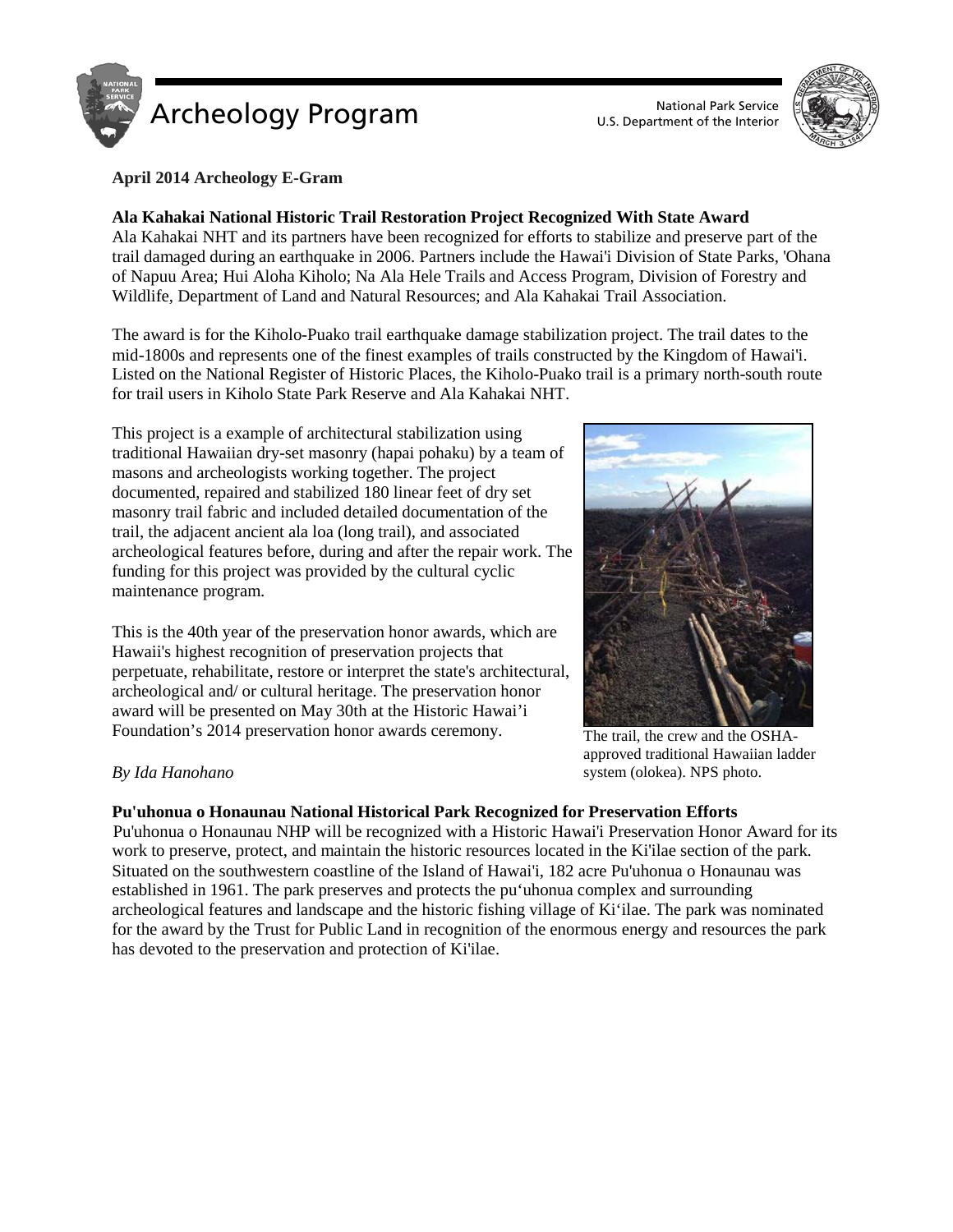

In 2006, in partnership with the Trust for Public Land, the park acquired an additional 238 acres in the Ki'ilae ahupua'a. This acquisition included portions of Ki'ilae Village specified in the park's enabling legislation but not included within the original park boundaries. This allowed the park to begin a unified study of the village area.

Beginning in 2009, the park sought and received funding to support preservation work in Ki'ilae. Staff of the resources management division worked diligently to stabilize archeological resources damaged by invasive vegetation and floods, update park databases about the resources located there, and develop an interpretive program for the area.

*By Adam Johnson, Chief of Integrated Resources Management/Archeologist*

# **New Report on Yellowstone National Park Archeology**

The University of Montana's school publication, *University Relations* recently published a report on the archeological research that faculty member Doug MacDonald has been conducting in Yellowstone NP.

To read the report, go to **<http://www.umt.edu/urelations/pubs/Research%20View/Spring%202013/Yellowstone.php>**

To learn more about MacDonald's research at Yellowstone NP, read Projects in Parks reports **The Montana Yellowstone Archeological Project at Yellowstone Lake** at **<http://www.nps.gov/archeology/sites/npSites/yellowstoneLake.htm>** and **The Montana-Yellowstone Archeological Project** at **<http://www.nps.gov/archeology/sites/npSites/yellowstone.htm>**

**Keweenaw National Historical Park and Isle Royale National Park Sponsor Park Break Session** Keweenaw NHP, Isle Royale NP, and Michigan Technological University's (MTU) Industrial Archaeology program held a joint archeological Park Break session the week of April 7, 2014. Northern Michigan's Keweenaw Peninsula and Isle Royale in Lake Superior share the same geology and copperrich bedrock and a similar mining prehistory and history, making a joint project beneficial to both parks. Eight graduate students spent the week tackling one question: How can we increase understanding of, and appreciation for, the nationally significant resources related to prehistoric and historic copper mining within the Keweenaw Peninsula and on Isle Royale?

Classroom sessions and discussions with NPS staff were complemented by field trips—several on snowshoes—to historic sites throughout the Keweenaw Peninsula, including Cliff Mine, which in 1849 became the first Keweenaw copper mine to pay a dividend. Today it is the site of an archeological field school hosted by Michigan Tech's Industrial Archaeology program.

By the end of the week, the students had developed immediate, short, and long-term goals for the parks and had identified many activities to engage visitors of all ages. The students offered innovative suggestions, scaled from immediate, no-cost actions to more elaborate programs. Keweenaw NHP and Isle Royale NP now have a plan to increase community awareness of the value of archeological resources.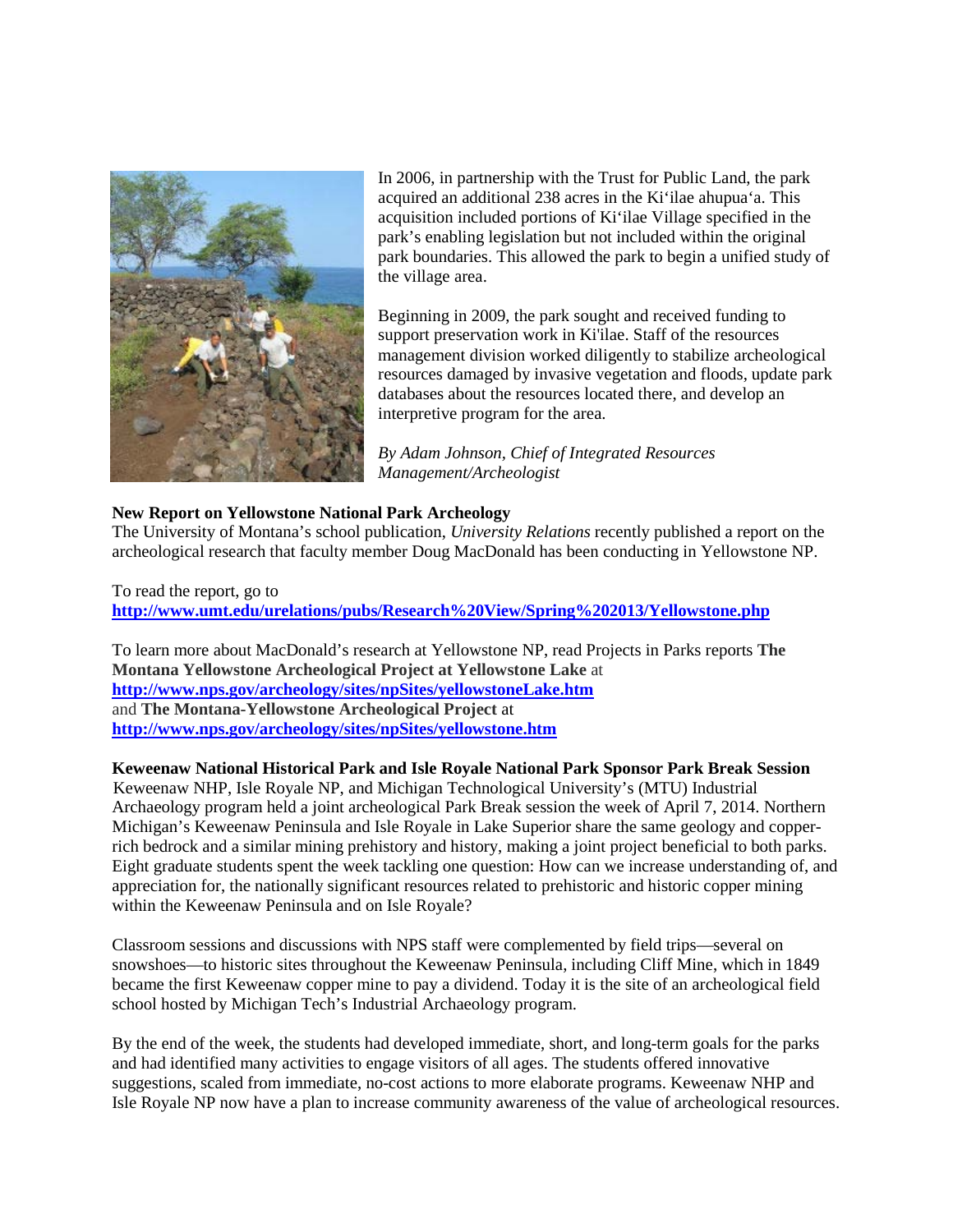The collaborative network that already exists between the NPS and its partners—including the Keweenaw Heritage Sites and MTU was seen as a distinct advantage to successfully addressing these goals.

The Park Break program is organized by the NPS and the George Wright Society to support research in and management of parks, protected areas, and cultural sites. It gives graduate students an opportunity to work with park staff on research question and in the process gain experience in the day-to-day operations of a public land management agency.

### *By Thomas M. Baker*

### **NPS Archeologist at New River Gorge Nation River Helps Local Efforts to Protect Mill Site**

The only thing standing between the destruction of a 1838 water-powered mill near Beckley, West Virginia, and those interested in "re–purposing" its intricately cut stone walls is a 20 acre dump. Over the years, debris added to the now–closed city dump, perched on the rim of Piney Creek Canyon, blocked and covered the wagon road over which settlers once hauled grain and logs to the mill for processing.

Today, the mill site occupies a roadless stretch of the creek. "Its remoteness is probably the reason it's still so intact," said Tom Sopher, Beckley City Council member and president of the Raleigh County Historical Society. "The dump saved it," said David Fuerst, New River Gorge NR archeologist, who, along with Sopher, is part of an ad hoc group working to save the mill and incorporate it into a new city park. The three acre mill site overlooks a bank–to–bank waterfall on Piney Creek.

Alfred Beckley built a gristmill on Piney Creek in 1838 to help bring settlers to the 30-acre town site he had laid out on the 56,679-acre tract of land he inherited from his father, John Beckley. The elder Beckley, who came to America as an indentured servant from England, eventually became a political ally of Thomas Jefferson and was named the nation's first Librarian of Congress and the first clerk of the U.S. House of Representatives. By 1845, the mill was processing both grain and lumber. The mill continued to operate under a series of different owners until about 1915.



"Found it a most romantic spot," Col. Rutherford B. Hayes wrote in his diary, after visiting the mill on January 9, 1862. The mill was then operated by Beckley's son, John, who lived with his "pretty wife and daughter in a cabin by the roaring torrent in a glen separated from all the world." For Hayes, who had seen combat during the Battle of Carnifex Ferry a few months earlier and in numerous skirmishes since, the scene along Piney Creek was especially attractive.

Fuerst and a crew of volunteers conducted archeological survey at the mill site, determining, among other things, whether the soil had been disturbed since the mill stopped operating. Soon, artifacts began turning up, including square-cut nails and fragments of window glass and whiteware pottery dating back to the early to mid-1800s.

Based on this information, the Beckley Historic Landmark Commission cornered a \$15,900 grant from the state Archives and History Commission for a preliminary excavation of the mill. The archeological work will likely include a geophysical look at the site, using ground penetrating radar or a magnetometer.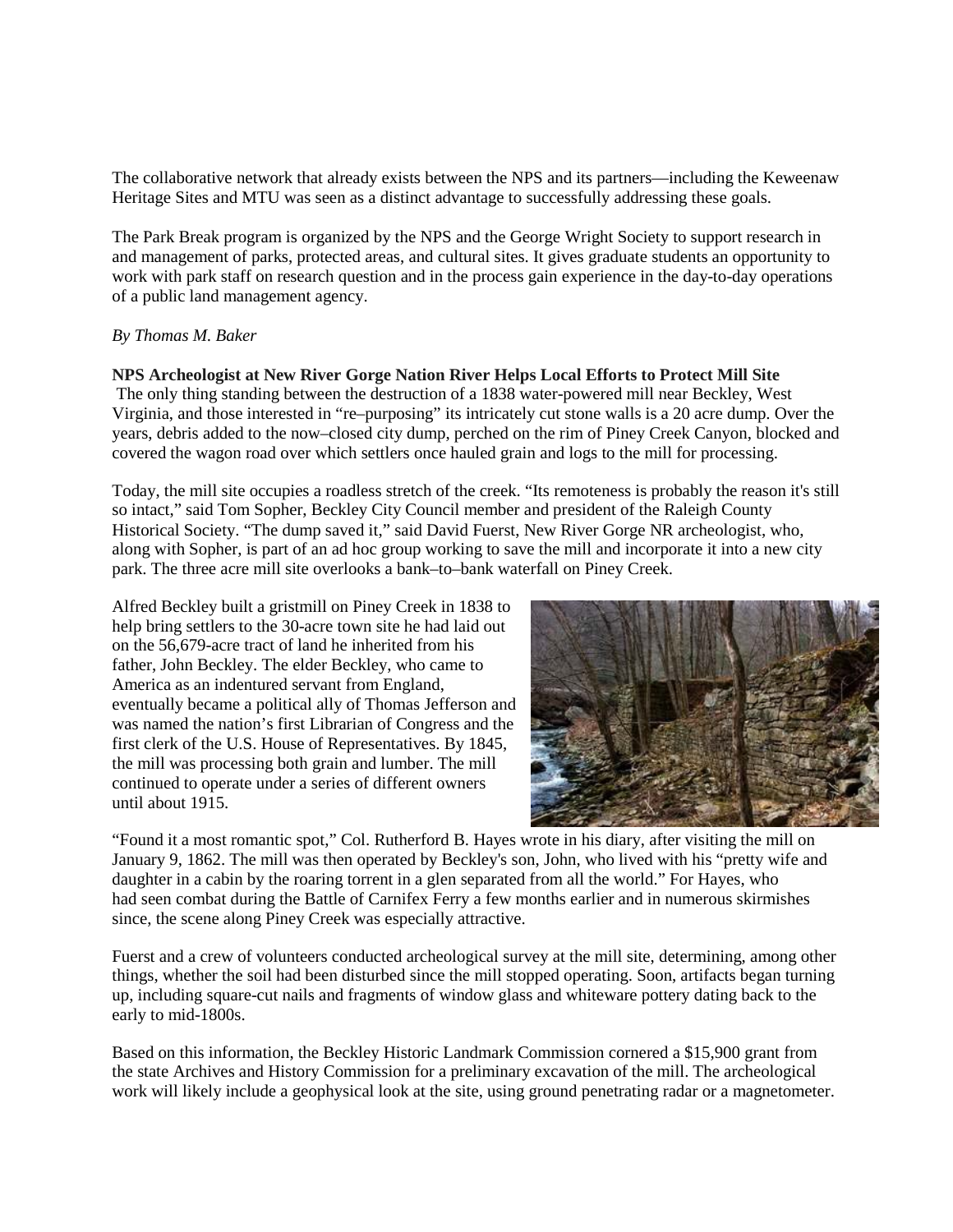The work will help determine the dimensions of the mill and house that was once occupied by the mill operator and his family. The archeology project is expected to shed light on the layout and uses of the historic mill, as well as the way of life for the people who worked in and lived near Beckley's first industrial development.

Sopher and others plan to provide public access to the planned park by reclaiming the wagon route to the mill and using it as a trail. "We've already removed five tons of trash from the trail, and cut grass and trimmed trees down at the mill site," said Sopher.

"We would like to learn more about the layout of the mill and the people who built it," Fuerst said. "We would like to take that information to the schools and the community, and we would like to make the park a place that everyone in the community can look upon as a part of their history."

## *from story by Rick Steelhammer, West Virginia Gazette*

#### **Conversation with an Archeologist: Mark Rudo**



Archeologists across the Service will be sorry to hear that Mark Rudo is retiring at the end of April; E-Gram staff talked to him before he headed off for new adventures. Rudo was a regional archeologist and program co-lead in the Pacific West Region (PWR). He was stationed in San Francisco, not far from where he grew up and attended college at San Francisco State University. He held the same Archeological Assistance Program position, but widely ranging duties, for his entire NPS career, an unusual feat these days!

Rudo talks about his career in terms of lucky breaks. While at San Francisco State, he was influenced by Michael J. Moratto, who introduced him to California archeology and to cultural resource management. Thanks to Moratto, Rudo was drawn to CRM work and public service. After graduating from college, he

was accepted to graduate school and got a three year term position with the Army Corps of Engineers, San Francisco District, as an archeologist, his first lucky break. He enjoyed the work that he did, small surveys, Section 106 compliance, report writing, and contract management, but couldn't quite finish his thesis while he was focused on work.

After the position ended, Rudo was able to complete his Master's degree, in 1983, and gained a temporary part-time job at the Western Region's Interagency Archeological Services (IAS) Branch in 1984. IAS was part of the NPS Archeological Assistance Program that focused on assisting federal agencies, developing and supporting National Historic Landmark nominations, and coordinating interagency archeological training. His first supervisor, Garland Gordon, was soon followed by Tef Rodeffer, now at WACC. Rudo had discovered a capacity and strong liking for public archeology. Another lucky break came in 1988 when his position was converted to full-time permanent status and he was able to successfully compete for it.

As a regional archeologist, Rudo has done a wide variety of projects in both partnership and stewardship roles. These ranged from reviewing ARPA permit applications as the regional permit coordinator to overseeing and co-instructing field schools in Yap and American Samoa to benefit students and local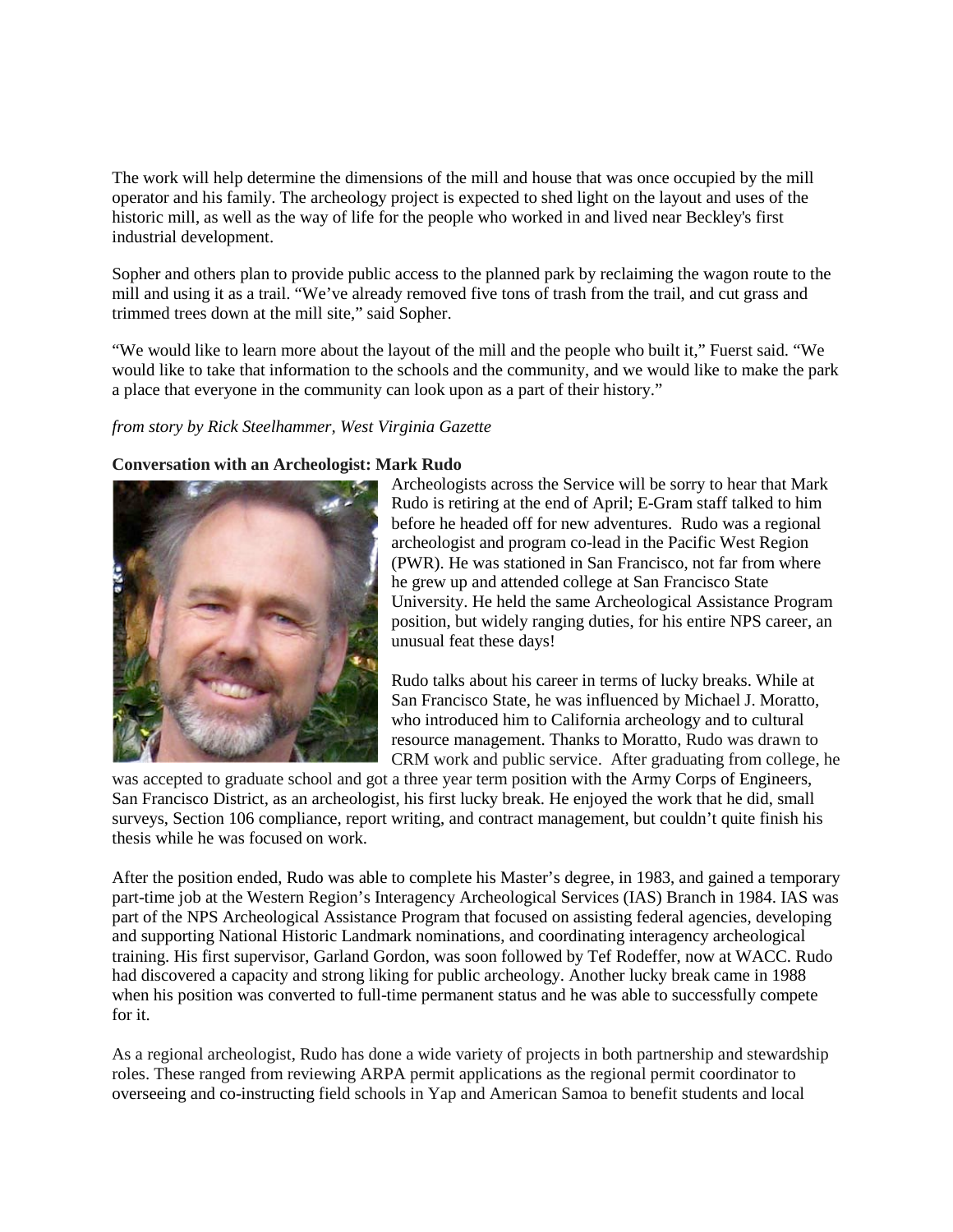historic preservation programs. He says that being able to work in the islands of Micronesia and the Southern Pacific was one of the high points of his career, another lucky break. The last year that he worked in Micronesia was 2004. At the present time the NPS doesn't have the resources to continue with the same level of assistance to these islands.

Rudo also wanted the experience of working in a park, a pursuit that was looked upon favorably by former PWR archeology program lead Jim Thomson. A lucky break came when Rudo was able to arrange to work at Point Reyes National Seashore for one to two days a week as work in Micronesia was winding down. Rudo started to develop an archeology program for the park at the request of the cultural resources chief Gordon White, building a site stewardship program, assisting with tribal consultation, and creating cooperative and task agreements for Section 106, Section 110, and NAGPRA projects.

Working at a park also gave Rudo a good venue to accomplish partnership program goals by providing a location and resources for an interagency archeological site stabilization workshop, and for a large-scale volunteer project by the Society for California Archeology to identify and record new and known archeological sites threatened by coastal erosion and climate change. The work paid off with the result that in 2012 the park decided to hire a full-time archeologist, Paul Engel, after he successfully completed a SCEP appointment under Rudo's supervision. "Paul is my personal succession plan," Rudo laughed.

Despite working in a regional capacity, Rudo has had an important impact on NPS archeology servicewide and was instrumental in standing up NADB-Reports and ASMIS. NADB-Reports is a bibliographic inventory of approximately 350,000 reports on archeological planning and investigation, mostly of limited circulation. Gray literature constitutes the bulk of the primary information available on archeological sites in the U.S. While NADB-Reports on the NPS Archeology Program website was last updated in August 2004, it continues to grow on The Digital Archeological Record website, an enduring legacy of Benny Keel (then Departmental Consulting Archeologist), Victor Carbone, Terry Childs, Rudo, and others. Rudo managed contracts and agreements for western states to collect tens of thousands of bibliographic references and managed the regional database for annual uploading to WASO.

Through NADB-Reports work, Rudo met Terry Childs, who later guided and coordinated the NPS national archeological inventory database (ASMIS). As work on ASMIS intensified Childs tapped Rudo for assistance. He was a member of the data standards committee, coordinated the 2009 annual national data call on detail to WASO, and was a regional ASMIS coordinator right up to his retirement. ASMIS continues to be an important tool for managing NPS archeological resources.

I asked Mark if, looking over a 33-year career as a Federal archeologist, he had any regrets. He said that he had none; that he had had great opportunities (lucky breaks!) to work on a variety of interesting and important projects with exceptional people from a wide variety of backgrounds.

Rudo's belief in public service as worthy employment for an archeologist has shaped his time at the NPS. He has volunteered for a number of unglamorous assignments such as helping to coordinate Section 106 actions for the Deepwater Horizon incident and serving on the Archeological Resources Committee of the California State Historical Resources Commission, and initiated projects that required time and patience to carry out, like creating an archeology program at Point Reyes NS. His insistence that thoughtful care of archeological resources is every archeologist's first responsibility has been a compass that has aligned his career. He also took personal responsibility for ensuring that his work remained relevant and engaging, by creating and taking advantage of new opportunities which, he says, has enriched his experiences.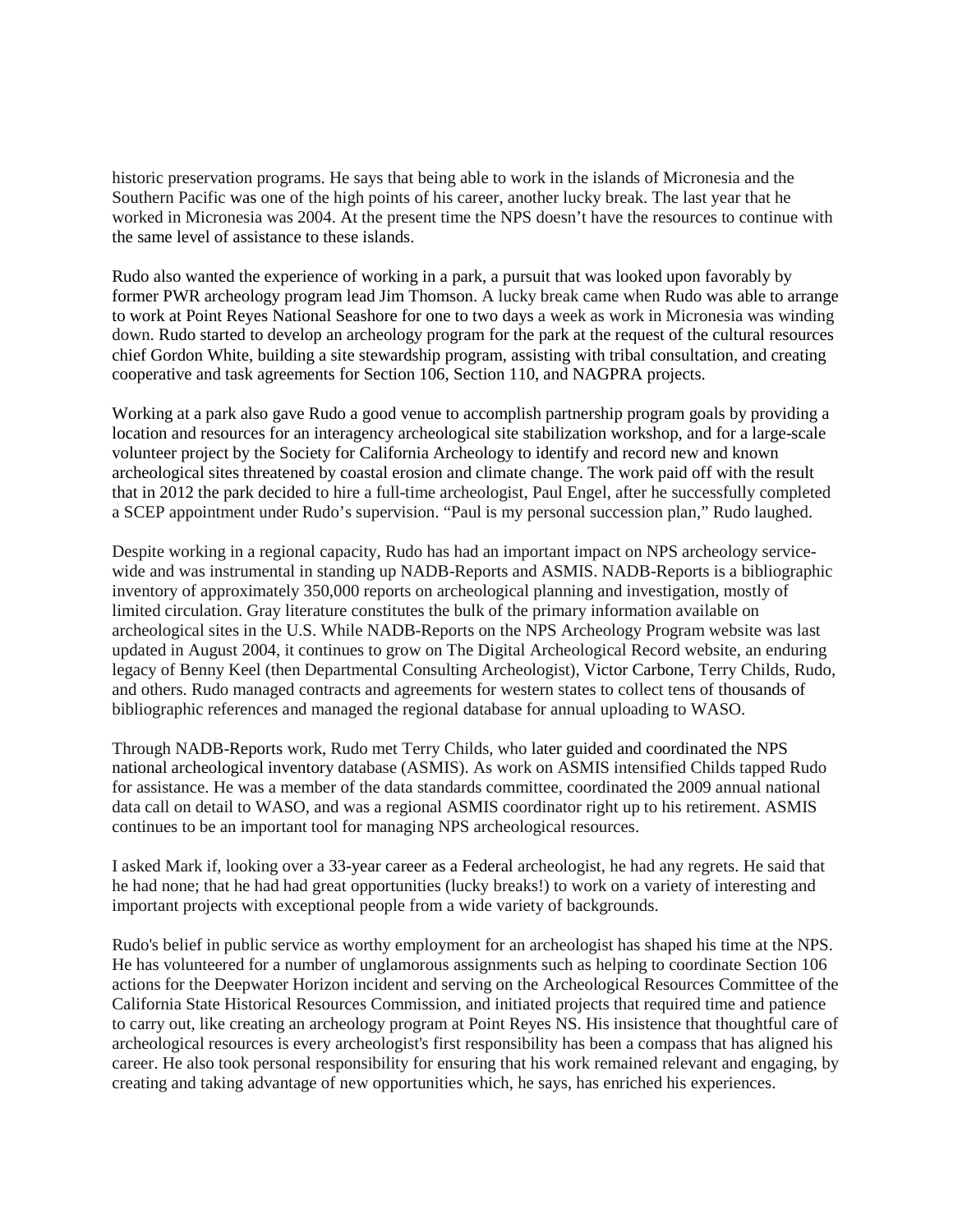While it may have been a lucky break for Rudo to be hired by the NPS, it was an even luckier break for the NPS. His low key and steady presence will be missed by his colleagues across the region and across the Service. He plans to stay in touch with his NPS comrades though, and already has some volunteer work lined up at Point Reyes NS and another local favorite, Pinnacles NP.

Thanks for talking to us, Mark!

#### **NPS Archeologist Publishes Book on Civic Engagement and Archeology**

Barbara Little has co-authored *Archaeology, Heritage, and Civic Engagement Working Toward the Public Good* with husband Paul Shackel. Little and Shackel, long-term leaders in the growth of a civically-engaged, relevant archeology, outline a future trajectory for the field in this concise, thoughtful volume. Drawing from the archeological study of race and labor, among other examples, the authors explore this crucial opportunity and responsibility, then point the way for the discipline to contribute to the contemporary public good.

#### **Push Underway to Make Cahokia Mounds National Park**

Preservationists are urging Congress to designate Cahokia Mounds and similar sites in the St. Louis area a part of the NPS, or the president to designate Cahokia Mounds a national monument. Either designation, proponents say, would give the Native American mounds more protection, more status and more tourism. Illinois Governor Pat Quinn endorsed the idea last month, and Senator Dick Durbin (Illinois) has asked the NPS to review the proposal.

Under the plan, the state of Illinois would retain ownership and operation of the 2,200-acre Cahokia Mounds. "The current plan includes creating a national historical park not only for Cahokia but for the significant mound centers of the Mississippians throughout the bi-state region," said Bill Iseminger, assistant director of the Cahokia Mounds State Historic Site.



The current state historic site designation protects Cahokia Mounds' 2,200 acres but not the additional 1,500 acres around it that also are part of the prehistoric site. The national historic landmark boundary includes all this area but only provides limited protection.

Adding urgency is a remarkable recent find. Construction of the Stan Musial Veterans Memorial Bridge has uncovered more than 1,500 ancient Indian homes — estimated to have housed 5,000 people over the years — in and around the former St. Louis National Stockyards. Other finds include storage pits, refuse pits, food-processing areas, sweat lodges and other aspects of the culture. All were part of a Mississippian civilization that flourished from 1000 A.D. to 1350 A.D. The mounds were part of what at the time was the largest Native American city on the North American continent. Around 1100 A.D., the population of at least 20,000 was larger than that of London.

The proposal and justification for NPS status is outlined in "The Mounds — America's First Cities" released March 19, 2014, by the HeartLands Conservancy. A multidisciplinary team worked on the study, with guidance from 11 American Indian tribes and nations. Over the last 18 months, state and Federal agencies, local communities and experts all helped with the study and sought input from the public.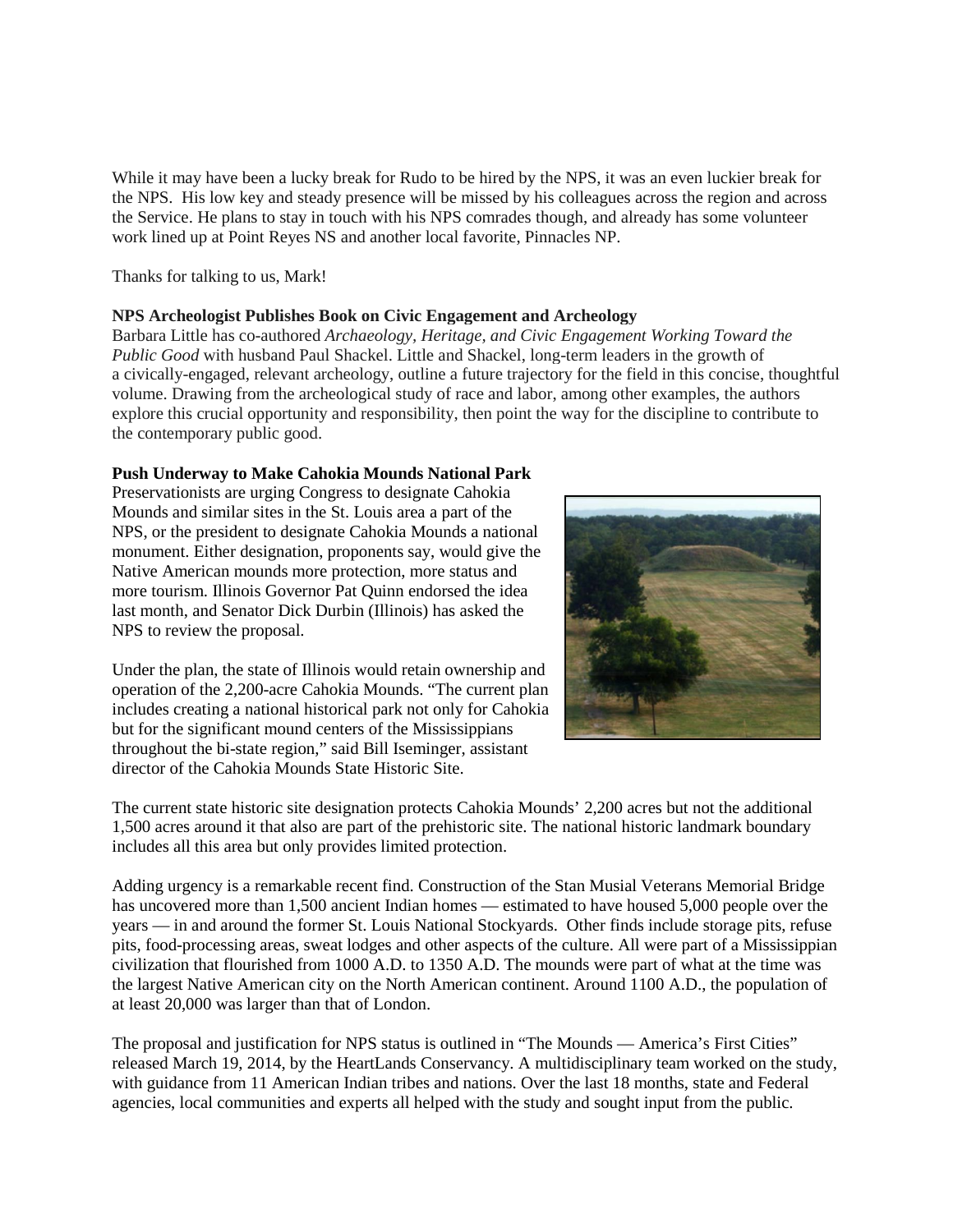To read a summary of the study, go to http://mediad.publicbroadcasting.net/p/kwmu/files/201403/The\_Mounds\_- America's First Cities EXEC SUM 3 15 14 final with captions.pdf

### *From story by Margaret Gillerman. St. Louis Post-Dispatcher*

### **Missouri Man Convicted Of ARPA Violations at Ozark National Scenic Riverway**

In September 2011, rangers at Ozark NSR opened an investigation into damage and illegal excavation incidents that had occurred in three archeological sites in the park unit. NPS archeologist Melissa Baier found that the combined cost of restoration and repair and archeological value was \$21,751. An NPS special agent and park law enforcement specialist Jodi Towery were assigned to the case.

Their investigation led to the determination that the violations were committed by Tracy and Rhonda Chilton of Van Buren, Missouri. In April 2012, rangers and special agents, with assistance from the Missouri State Highway Patrol, executed a search warrant on the Chilton's residence. The couple admitted and confessed to knowingly excavating, removing, and transporting archeological resources from NPS lands on several occasions.

Tracy Chilton identified over 200 artifacts that he had removed from park lands without permit or authority. The artifacts were seized along with books on archeology, digging tools, and "flipping" sticks used to commit the violations. Material suspected to be marijuana and numerous drug paraphernalia items were seized as contraband. Seven firearms were also seized from the house; Tracy Chilton was a convicted felon and not allowed to keep firearms.

Chilton pled guilty on November 6, 2013, to one count under 16 USC 470, and was sentenced to one year of supervised probation, 100 hours of community service, and \$525 in fines and costs. He was also ordered to pay the NPS \$3,984 in restitution.

The park was assisted by the Missouri State Highway Patrol; Buffalo NR; the NPS Midwest Archeological Center; the Shawnee Tribe of Miami, Oklahoma; the Osage Nation of Oklahoma; and the US Attorney's Office. Assistant US Attorney Larry Farrell prosecuted Chilton for the offenses – the first successful ARPA prosecution in the history of the park.

#### **Hantavirus Disease Health and Safety Update Now Available**

The hantavirus disease health and safety update that appeared in the February edition of Conserve-O-Gram has been updated, expanded and retransmitted in the March edition. The revised Conserve-O-Gram includes current information on the hantavirus incubation period, rodent exclusion techniques, appropriate disinfectants to use, and procedures for cleaning potentially contaminated museum objects, including isolating any potentially contaminated materials at room temperatures as freezing extends the viability of the virus.

To read "Hantavirus Disease Health and Safety Update," go to <http://www.nps.gov/museum/publications/conserveogram/02-08.pdf>

For more information about Conserve-O-Grams, go to [http://www.nps.gov/museum/publications/conserveogram/conserv.html.](http://www.nps.gov/museum/publications/conserveogram/conserv.html)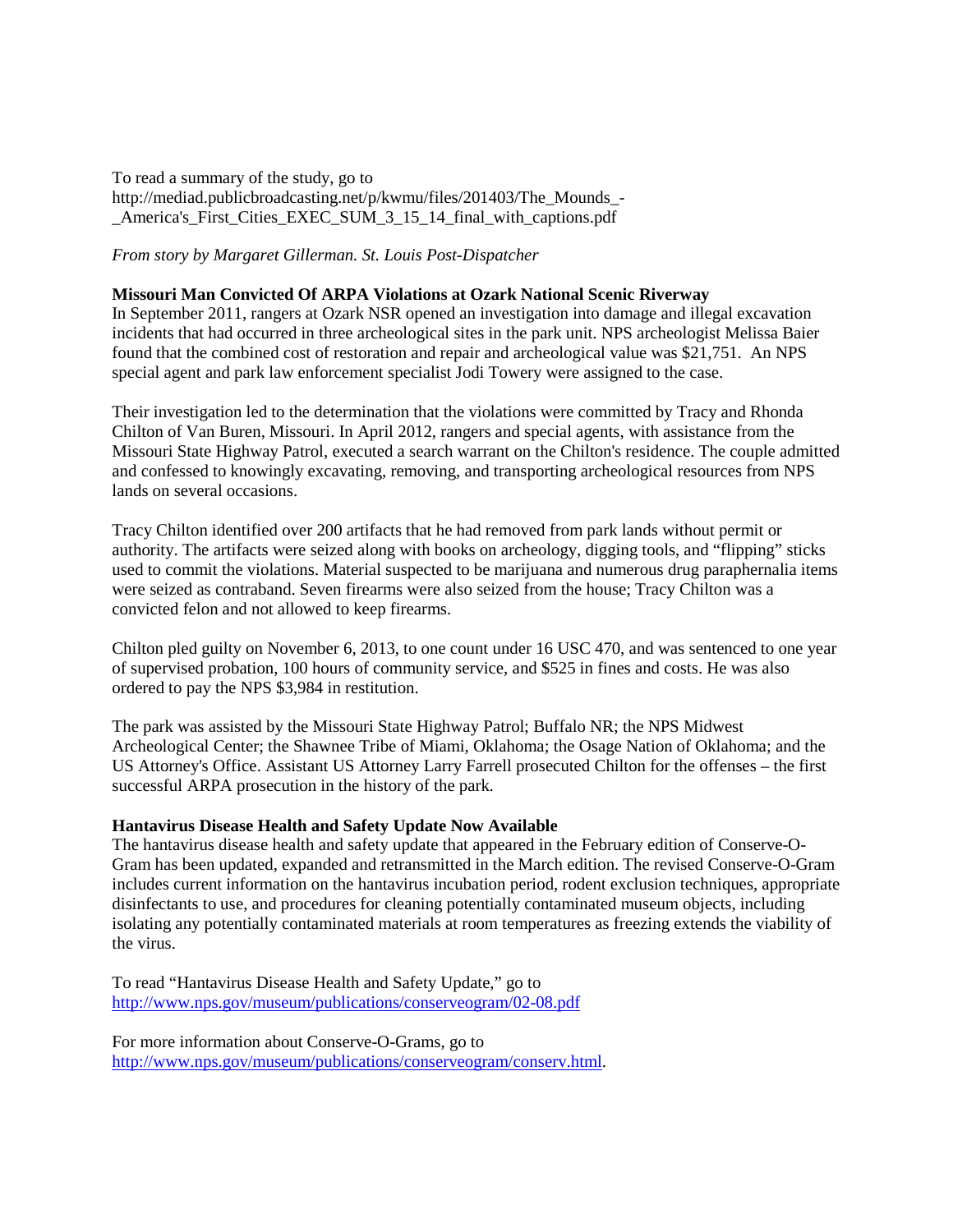# **Manzanar National Historic Site Garden Restoration Earns National Award**

The Society for History in the Federal Government has presented the 2014 John Wesley Powell Prize for Outstanding Historic Preservation to Manzanar NHS for the restoration of the mess hall garden in Block 12. The Powell Prize recognized not only the innovative way the project integrated archeological data with archival research and oral history, but also the way that staff and volunteers overcame a severe setback when the floods of the summer of 2013 caused unexpected damage.



The project was funded by cultural cyclic maintenance. Named in the award nomination were Jeff Burton, Cultural Resources Program Manager; Gerry Enes, Arborist; John Kepford, Historic Preservation Specialist; and Laura Ng, Archeologist. Ng accepted the award on behalf of Manzanar NHS on April 4, 2014, at the annual meeting in Shepherdstown, West Virginia.

The Society brings together government professionals, academics, consultants, students, and citizens in the crucial work of providing historical context and transparency for an informed citizenry.

## *By Jeffery Burton*

## **NPS Announces \$6.5 million in Historic Preservation Grants for American Indian Tribes**

NPS Director Jonathan B. Jarvis awarded more than \$6.5 million in historic preservation grants to 147 American Indian Tribal Historic Preservation Offices (THPOs) to support historic preservation programs on tribal lands. The grants, provided under the Consolidated Appropriations Act of 2014, augment the more than \$2.2 million previously awarded to tribes under the Continuing Resolution that funded Federal agencies from October through mid-January. The total amount to THPOs in FY14 is \$8,780,208.

Tribes can use the grants to fund projects such as surveys of historic properties, reviews of federally funded projects, preservation education, and the development of nominations of significant sites to the National Register of Historic Places and/or tribal registers.

Examples of recent projects funded by Historic Preservation Fund grants include:

• The Santee Sioux Nation in 2013 consulted on a VA project to demolish and erect new facilities at Fort Snelling, in Minnesota. The historic site is located within the Santee Sioux's traditional territory, and 35 tribal members who died while imprisoned at the fort in the  $19<sup>th</sup>$  century are buried there in an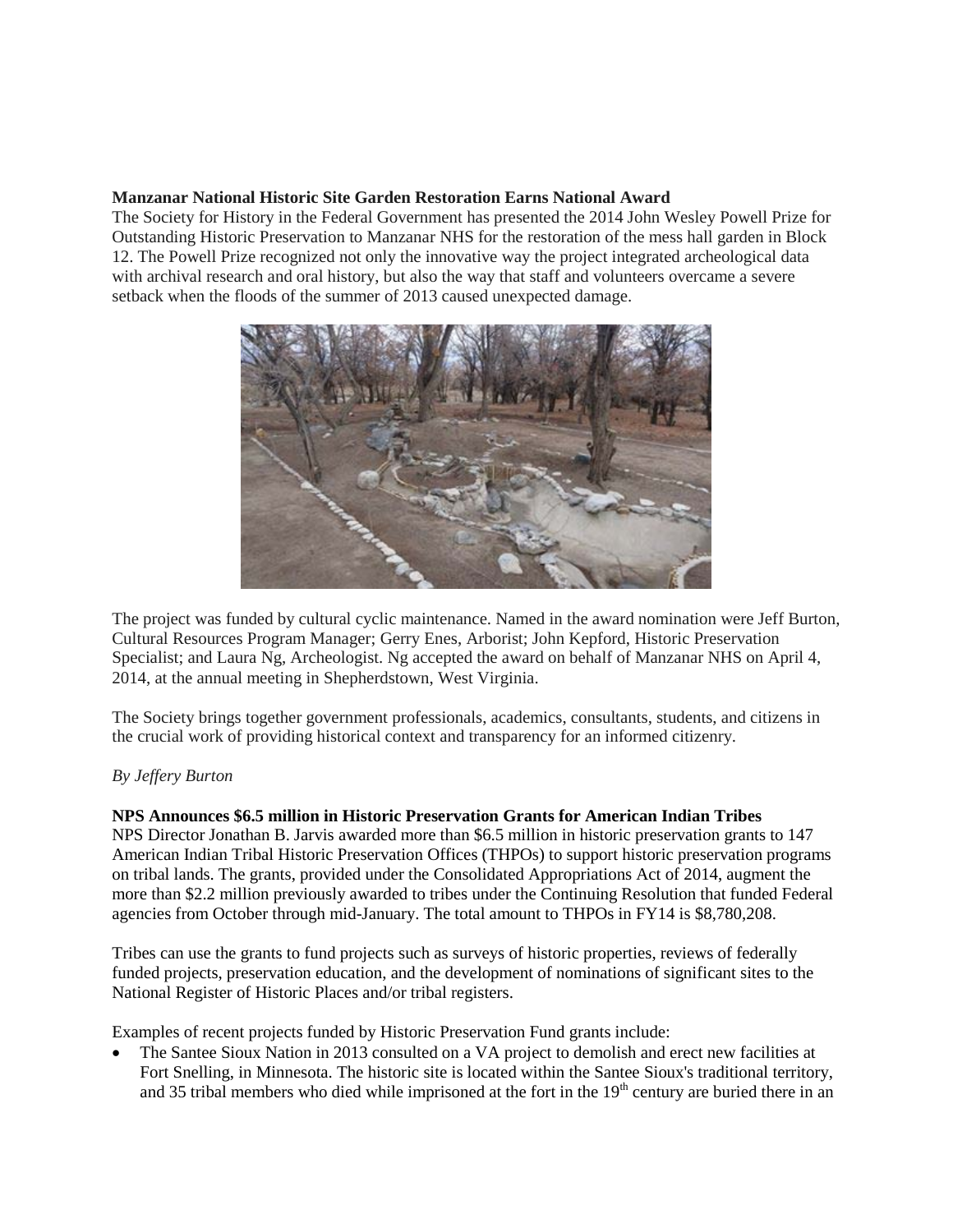unknown location. The tribe came to an agreement with the VA to collaborate and further investigate the site prior to any work commencing.

• Grant money from THPOs was used to survey approximately 195,982 acres of tribal land, resulting in 7,043 archeological sites and 1,307 historic properties being added to tribal inventories. In addition, THPOs prepared 64 site nominations for the National Register of Historic Places.

The Historic Preservation Fund is derived by revenue from Federal oil leases on the Outer Continental Shelf and catalyzes private and non-federal investment in historic preservation efforts nationwide. The NPS administers the fund and distributes annual matching grants to state and tribal historic preservation officers from money made available in Congressional appropriations.

For more information about the NPS tribal preservation programs and grants, go to [http://www.nps.gov/tribes/Tribal\\_Historic\\_Preservation\\_Officers\\_Program.htm](http://www.nps.gov/tribes/Tribal_Historic_Preservation_Officers_Program.htm)

## **Pompey's Pillar Defacer Punished**

A Minnesota man who carved his and his wife's names near the 1806 signature of explorer William Clark on a national monument in Montana has agreed to pay \$4,400 in restitution and fines. The fine came after the U.S. attorney's office filed a misdemeanor vandalism charge against Cole Randall, for the carving at Pompey's Pillar that reads "Cole + Shpresa 10/10/2013." The carving also included a heart. Randall had to climb over a railing to make the carving. He agreed to pay \$3,400 in restitution and a \$1,000 fine to settle the case.

Randall's carving — made just a few feet to the left of the "W. Clark" signature made in July 1806 also impacted other, more faded historical signatures, some of which were over 100 years old. Restoration work in southeastern Montana is expected to occur in May. "We are hopeful that some of the damage to our historic treasure will be fixed," monument manager Jeff Kitchens said. "However, the carving by Mr. Randall was so deep and severe that we are limited in what can be done."

Randall apologized in an email to the BLM and media outlets in November 2013.

## **Congress Votes to Save Cultural Resource in Wilderness**

The U.S. House of Representatives on April 7, 2014, followed the Senate in approving a bill to save the contested Green Mountain Lookout inside Glacier Peak Wilderness, permanently blocking a Federal judge's order to remove the structure. The congressional action marks the final word on a legal fight that began in 2010 when Missoula-based Wilderness Watch sued the USFS shortly after the agency rebuilt the crumbling 1930s-era lookout cabin.

The environmental group argued the repairs — which involved more than 60 helicopter flights and use of rock drills and other power tools in an area where even bicycles are banned — violated a tenet of the 1964 Wilderness Act to preserve areas of nature largely devoid of the "imprint of man's work."

In March 2012, U.S. District Court Judge John Coughenour in Seattle found the USFS guilty of "substantive violation" of the Wilderness Act and ordered the lookout dismantled. In response to arguments that removal would be worse than the offense, the judge gave the agency a chance to come up with another remedy. The bill Congress passed is that solution. It prevents the USFS from removing the lookout unless it is deemed unsafe for visitors. The legislation now goes to President Obama, who has indicated support for the lookout.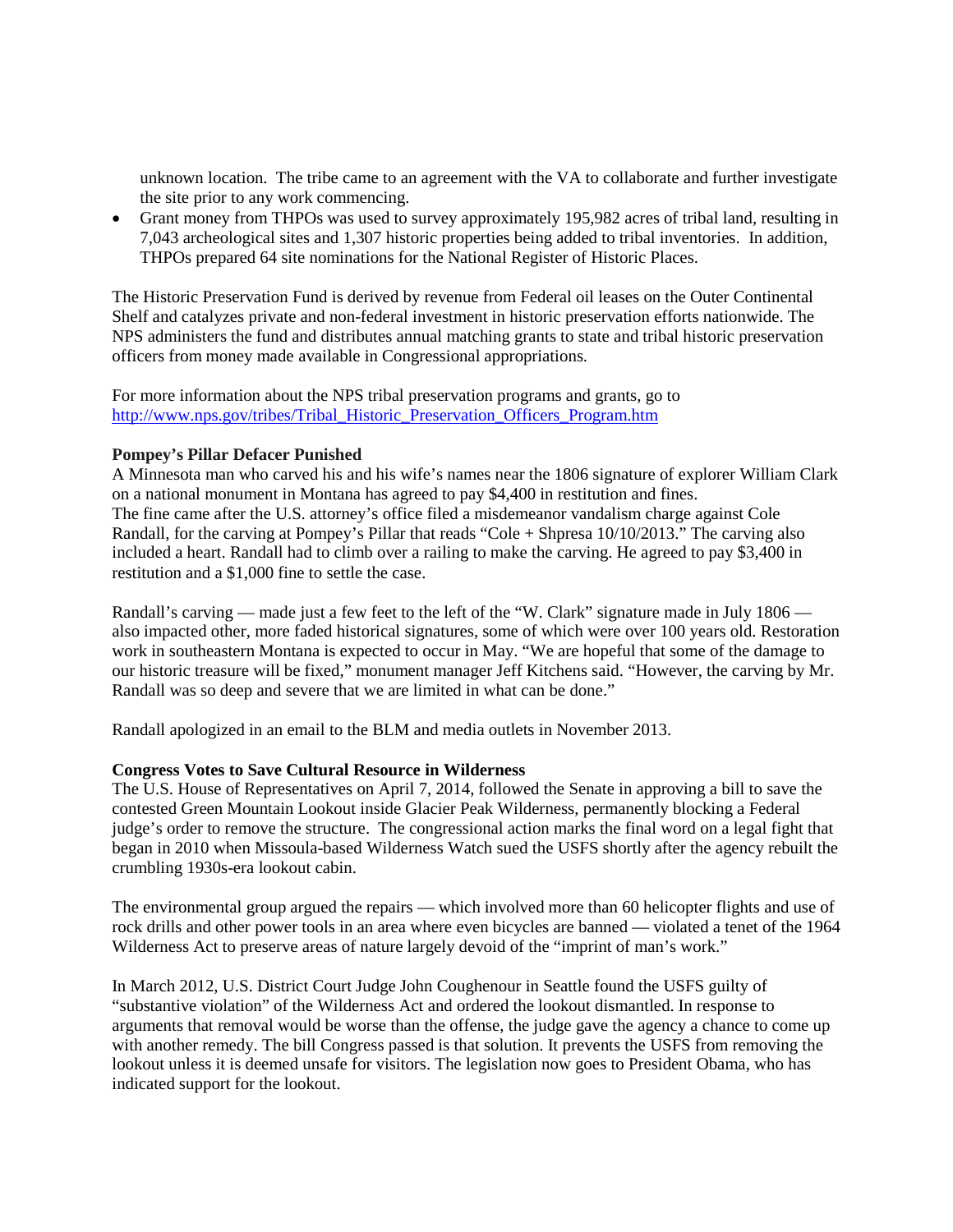The 6,500-foot-high lookout opened in 1933, well before Congress designated the Glacier Peak Wilderness in 1964. The lawmakers argued the lookout — which offers hikers wraparound views of Suiattle River Valley toward Glacier Peak — is a valuable part of Pacific Northwest cultural heritage and a monument to the work of the Civilian Conservation Corps.

### *From story by Kyung M. Song, Seattle Times*

## **National Geographic Channel Pulls 'Nazi War Diggers' Series**

National Geographic Channel said that it would "indefinitely" pull a planned television series on unearthing Nazi war graves after criticism from archeologists and others who said the show handled the dead with disrespect. The channel said that after "consulting with colleagues" at the National Geographic Society, it would not broadcast "Nazi War Diggers," in May as scheduled "while questions raised in recent days regarding accusations about the program can be properly reviewed." The show was to have been broadcast globally except in the United States.

National Geographic Channel International had commissioned four episodes of the show, in which two metal detecting specialists, a relics hunter, and an antiques dealer, who deals in Nazi World War II artifacts, hunt for the graves of German and Red Army soldiers on the Eastern Front.

National Geographic Channel issued a statement Friday defending the show and saying the criticism was premature, based on early publicity materials that "did not provide important context about our team's methodology." The channel pulled those materials from its website.

To read the full article, go to [http://artsbeat.blogs.nytimes.com/2014/03/31/national-geographic-channel](http://artsbeat.blogs.nytimes.com/2014/03/31/national-geographic-channel-pulls-nazi-war-diggers-series/?ref=arts)[pulls-nazi-war-diggers-series/?ref=arts](http://artsbeat.blogs.nytimes.com/2014/03/31/national-geographic-channel-pulls-nazi-war-diggers-series/?ref=arts)

#### *By Tom Mashberg, New York Times*

#### **WAC Adopts Resolution on Archaeology and Custodial and Affiliated Communities**

During the 7th World Archaeological Congress (WAC-7), held in January 2013 in Jordan, a group of former ICCROM course participants organized a session on "The Past Lives in the Present". As an outcome of the session, the following resolution was adopted at the plenary and has now been confirmed by the Executive of the WAC.

"The archaeological community increasingly engages with local communities through research and educational activities including public outreach. The World Archaeological Congress supports works presented at various sessions of WAC-7 in Jordan, as well as and institutional attempts such as ICCROM's Living Heritage Approach, which exemplifies principles, methods, and theoretical frameworks for properly valuing and engaging with unique world views and knowledges [sic] possessed by local communities. These approaches illustrate the vital importance to custodial communities of such world views and knowledges [sic]. In recognition of this, WAC encourages systematic efforts to develop a scholarship of community engaged archaeology through which such work can be documented, problematized, and improved with the goal of achieving holistic knowledge, participatory research, sustainable community development and management of archaeological heritage."

The resolution was proposed by Neel Kamal Chapagain (Nepal) and Michael J Kimball (USA).

**Projects in Parks:** is taking a break this month.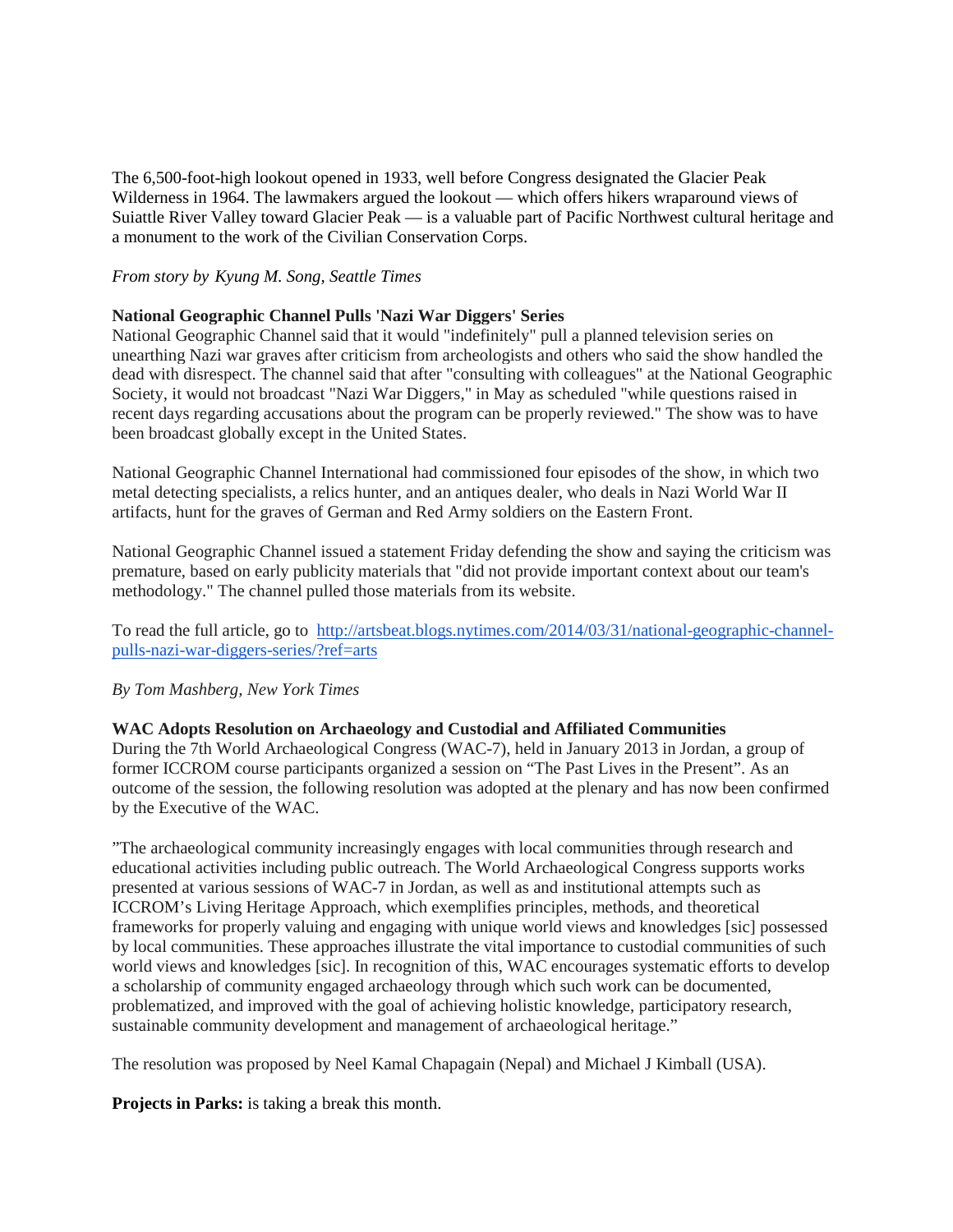## **Slightly Off-Topic: Saving Cultural Heritage, One Tweet at a Time**

*Publish, publish, publish.* Repeated over and over again to every aspiring undergraduate, graduate, and doctoral candidate, the phrase is a driving force in archeology. But for whom are we publishing? More often than not, papers are geared towards other academics. However, when it concerns looting, smuggling, and trading illicit antiquities, there is an audience that needs even more attention — the general public.

Archeologists are in a unique position to inform the public about looting because many have firsthand experience with it. In the recent article "Archaeological Site Looting in "Glocal" Perspective: Nature, Scope, and Frequency," Blythe Bowman Proulx surveyed 3,009 archeologists and found that 78 percent encountered "looting or evidence of looting while participating in fieldwork of any kind." Of those archeologists, 24 percent had encountered looters on-site and looting activity in progress, effectively showing that they were no strangers to looting. Archeologists are also in a position to take a stand and have a voice. They can engage with the public by sharing their tales of the destruction of cultural heritage but have they done so?

Making those outside the field of archeology sensitive to the endangerment of cultural heritage is not easy. In a December interview, Egyptologist Dr. Monica Hanna reflected on the current state of antiquities in Egypt and citizens' lack of connection with their heritage. "They don't feel its part of their heritage. Even the Egyptian social studies schoolbook – the way it presents [Ancient] Egypt and modern Egypt, [they] are two hermetically sealed entities*.*" The sudden increase in looting across Egypt after the 2011 uprising may have highlighted this disconnect between the Egyptian people and their monuments, but it has also underlined the fact that when people care, they will go to great lengths to take a stand.

The responsibility to inspire courage and action to protect cultural heritage falls on every person involved in the field, including archeologists. Spreading the word about the destructive effects of looting and starting dialogues with the general public about cultural heritage destruction is of the utmost importance. While there is enormous pressure on archeologists to publish academically, it is vital that discussions about these issues also take place via forums that are also used by non-academics. There are an overwhelming number of platforms that can accomplish this– platforms that have started revolutions. Hanna has begun the process in Egypt by garnering over 25,000 followers on Twitter, 2,400 followers on Facebook, and 6,500 fans of Egypt's Heritage Task Force. She encourages everyone to share their stories of antiquities looting, regardless of who they are.

A quick search of users associated with the keywords "archaeologist" or "archeologist" on Twitter yields about 350 results. While these results may not encompass all the archeologists active on Twitter, it suggests that only a fraction of the archeology community is fully utilizing a free tool that has 241 million active users a month.

If one archeologist such as Monica Hanna is reaching over 25,000 with information about looting, imagine how much we'd learn from the 2,355 archeologists who, according to Proulx, also experienced looting firsthand. It is time to become a little more comfortable with publishing via platforms that are not traditional academic journals. All one has to do is Tweet, Like, and Share. It is that easy. And remember, "instead of us preserving the antiquities, it is the antiquities that are protecting us. For it is through heritage that we can understand the things around us…" Dr. Monica Hanna.

*From editorial by Tessa Varner SAFE Intern*